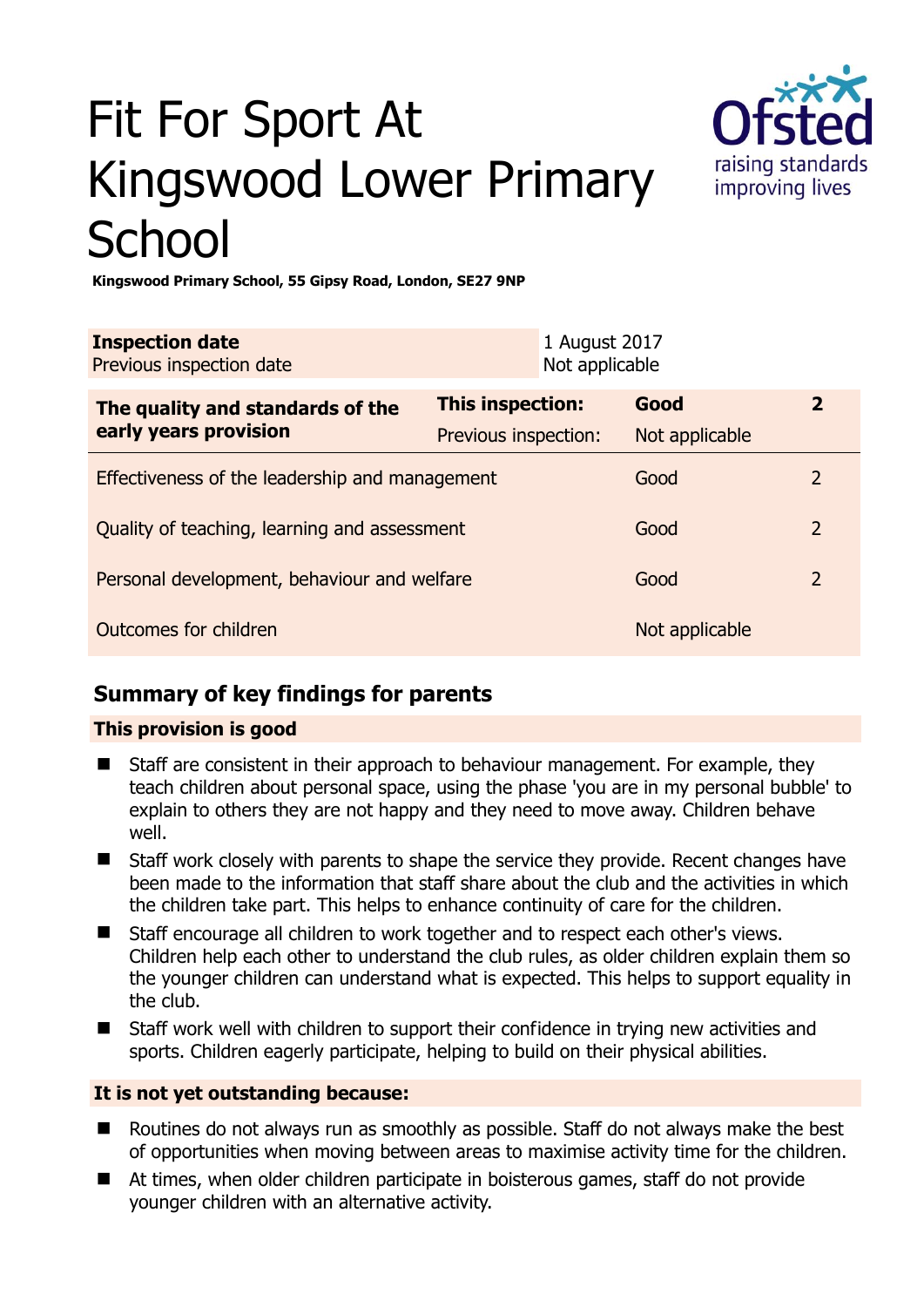## **What the setting needs to do to improve further**

## **To further improve the quality of the early years provision the provider should:**

- $\blacksquare$  review and improve routines to make the most of activity time for the children
- support staff to recognise when to offer younger children more choice in physical activities.

## **Inspection activities**

- The inspector observed children in the main halls and playground.
- $\blacksquare$  The inspector spoke with the manager, staff and children at appropriate times during the inspection.
- The inspector looked at a sample of documents, including safeguarding policies and procedures, staff suitability and qualifications.
- $\blacksquare$  The inspector discussed with the manager how they maintain good progress.

## **Inspector**

Rebecca Hurst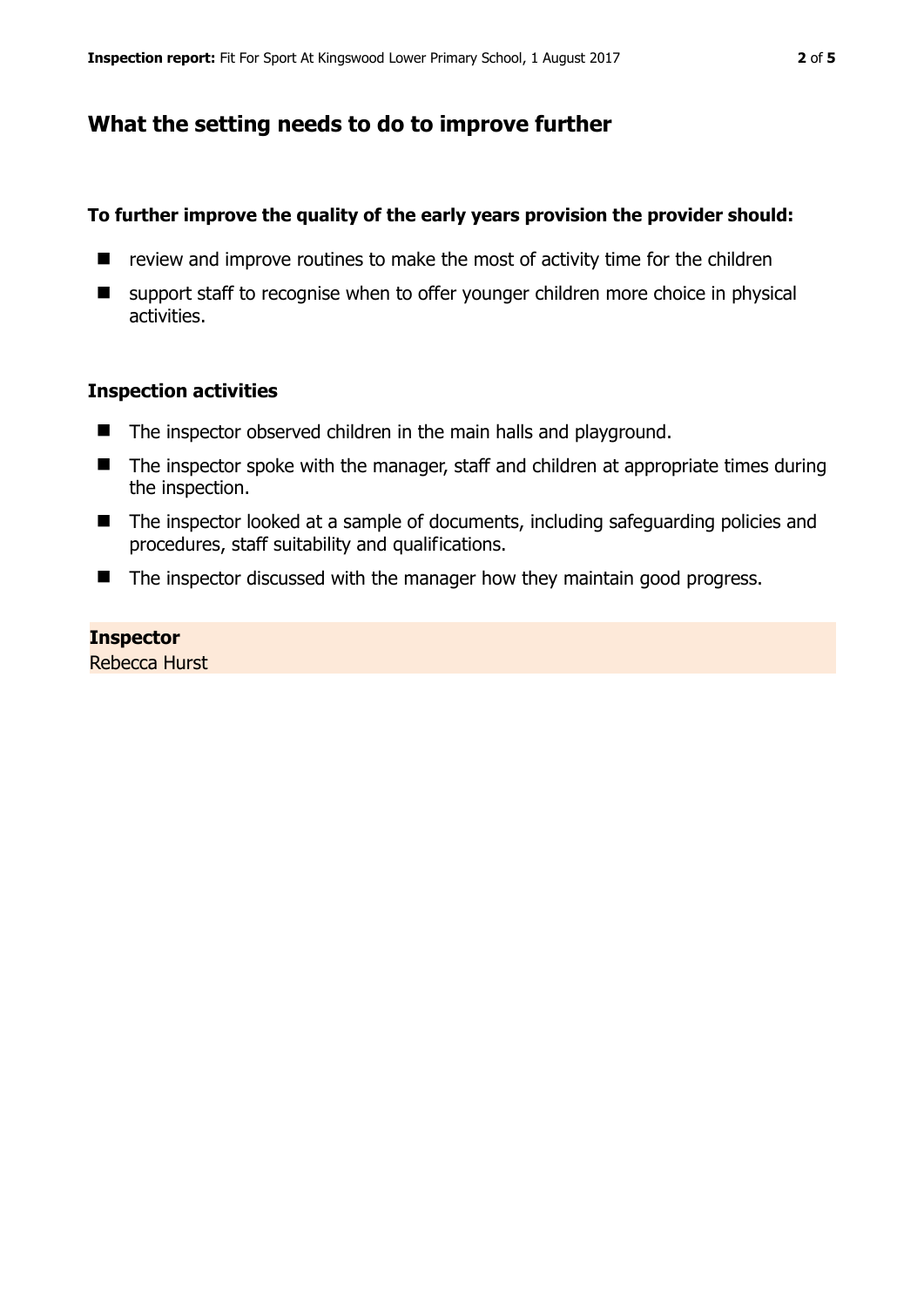## **Inspection findings**

#### **Effectiveness of the leadership and management is good**

Safeguarding is effective. The manager and staff have a clear understanding of the procedures to follow if they have any concerns regarding children's welfare. There are effective safety procedures in place to ensure children's security at the time of collection. The manager reviews staff practice and uses this to help to identify any training from which they would benefit. Recent training has helped staff to tailor activities to make better use of the resources they have available. This helps children to enjoy their time at the club.

## **Quality of teaching, learning and assessment is good**

Staff plan good-quality activities, helping children to enjoy their time at the club. Staff work closely with the children to plan enjoyable activities. For example, children have fun designing their own superhero capes. They work with the staff to find different materials to use, such as pipe cleaners, glitter and stickers. This helps to support their imagination and to develop confidence to work things out. Children gain skills to keep themselves and others safe. For example, they learn how to hold scissors when they are walking.

## **Personal development, behaviour and welfare are good**

Children develop good bonds with the staff. Staff take time to find out about the children at the start of the camps, to help them settle quickly. Children thoroughly enjoy enhancing their physical development. Staff support the children to move in different ways. For example, they learn how to complete 'jumping jacks'. Children learn the importance of completing warm-ups before they start any exercise. This helps them to learn about their own health and well-being. All children learn the importance of being careful to respect any food allergies. Older children explain to younger children why they need to wash their hands after eating certain foods, such as foods that may contain nuts. Children are confident to ask the staff about their snacks, and check if they are safe to eat around children with allergies. This helps support children's well-being.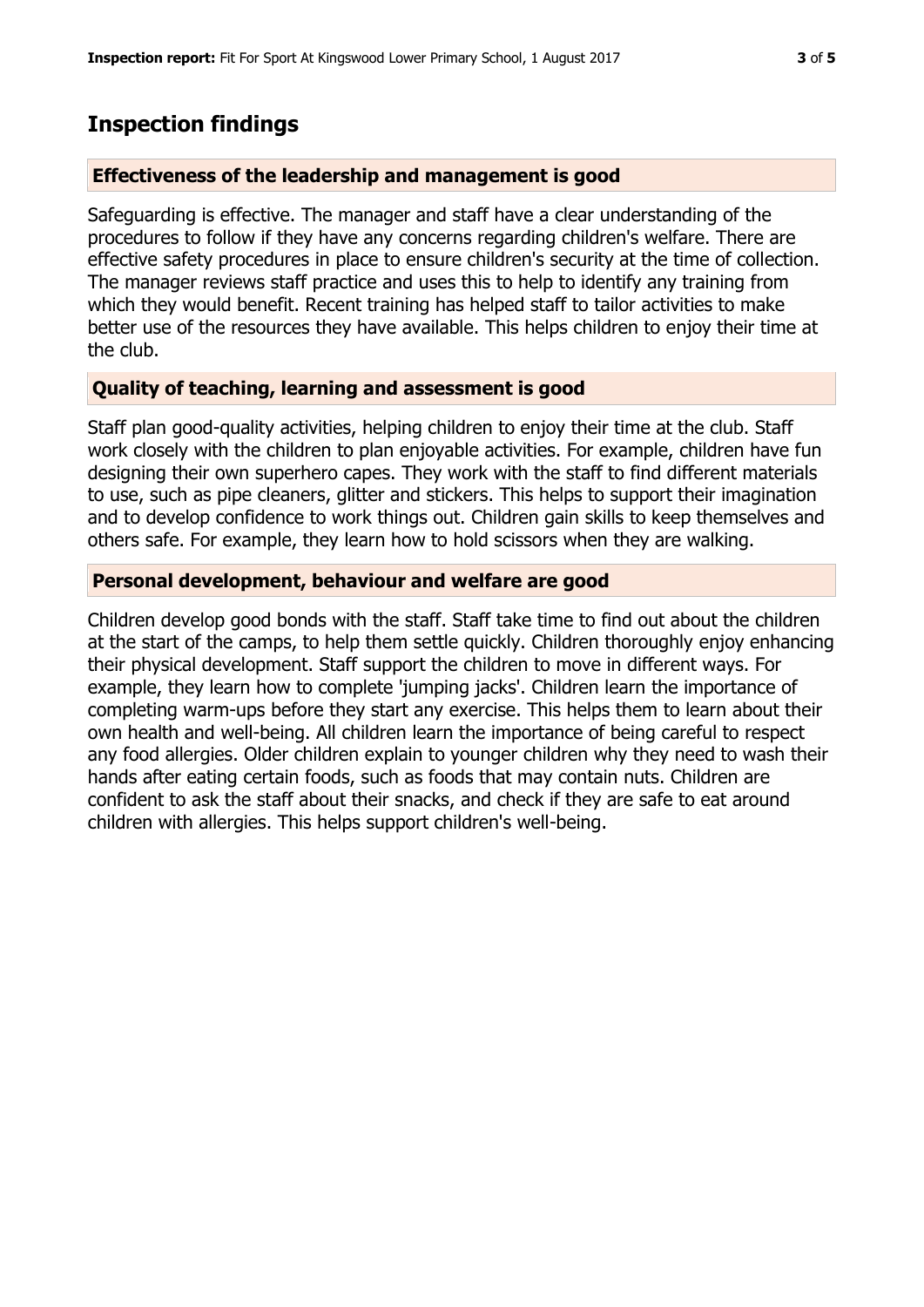# **Setting details**

| Unique reference number                             | EY490720                                                                             |  |
|-----------------------------------------------------|--------------------------------------------------------------------------------------|--|
| <b>Local authority</b>                              | Lambeth                                                                              |  |
| <b>Inspection number</b>                            | 1021738                                                                              |  |
| <b>Type of provision</b>                            | Out of school provision                                                              |  |
| Day care type                                       | Childcare - Non-Domestic                                                             |  |
| <b>Registers</b>                                    | Early Years Register, Compulsory Childcare<br>Register, Voluntary Childcare Register |  |
| Age range of children                               | $4 - 8$                                                                              |  |
| <b>Total number of places</b>                       | 50                                                                                   |  |
| Number of children on roll                          | 5                                                                                    |  |
| Name of registered person                           | Fit For Sport Limited                                                                |  |
| <b>Registered person unique</b><br>reference number | RP901369                                                                             |  |
| Date of previous inspection                         | Not applicable                                                                       |  |
| <b>Telephone number</b>                             | 02087424993                                                                          |  |

Fit For Sport At Kingswood Lower Primary School registered in 2015. It is based in Gipsy Hill, Norwood. The holiday club is open during the school holidays from Monday to Friday and offers three different sessions. Standard days are from 8am to 5pm, half days are from 9am to 1pm and extended days are from 8am to 6pm. There are five staff working with the children, all of whom have relevant sports qualifications.

This inspection was carried out by Ofsted under sections 49 and 50 of the Childcare Act 2006 on the quality and standards of provision that is registered on the Early Years Register. The registered person must ensure that this provision complies with the statutory framework for children's learning, development and care, known as the early years foundation stage.

Any complaints about the inspection or the report should be made following the procedures set out in the guidance 'Complaints procedure: raising concerns and making complaints about Ofsted', which is available from Ofsted's website: www.gov.uk/government/organisations/ofsted. If you would like Ofsted to send you a copy of the guidance, please telephone 0300 123 4234, or email enquiries@ofsted.gov.uk.